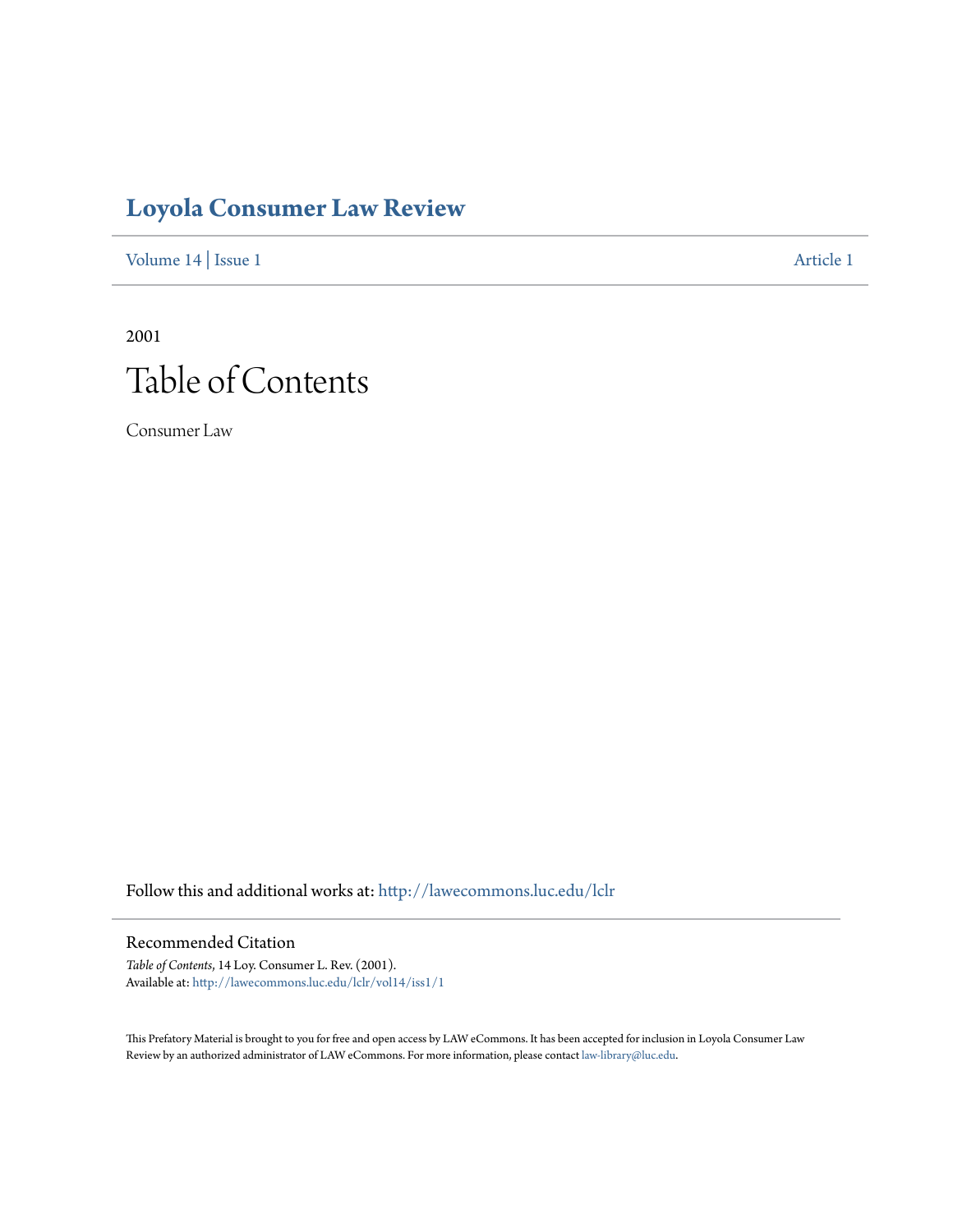# *Loyola Consumer Law Review*

Volume 14 Number 1

### **CONTENTS**

#### **FEATURE ARTICLES**

*The U.S.* **-** *Vietnam Bilateral Trade Agreement: How Vietnam's Efforts to Strengthen its Trademark and Copyright Laws Signal its Desire to Join the W orld Econom y ...............................................................* page 4

Cara **A.** Boyle

*Federally Funded Stem Cell Research: A Good Deal for the Taxpayer and Consumer? ............................ ..... .. ............* page **36**

Don Allen Resnikoff

#### **STUDENT ARTICLES**

*College Prep: What Every Consumer Should Know About Education Expenses and The Economic Growth & Tax Relief Act of 2001 ...............................................* page **57** Regina Rathnau

*Killing the Debt or Killing the Debtor: The Effect of the Bankruptcy Reform Act of 2001 on Consumers ............................................* page 86 **Kendall** Woods

*Loyola Consumer Law Review Volume 14, Number]1 2001*